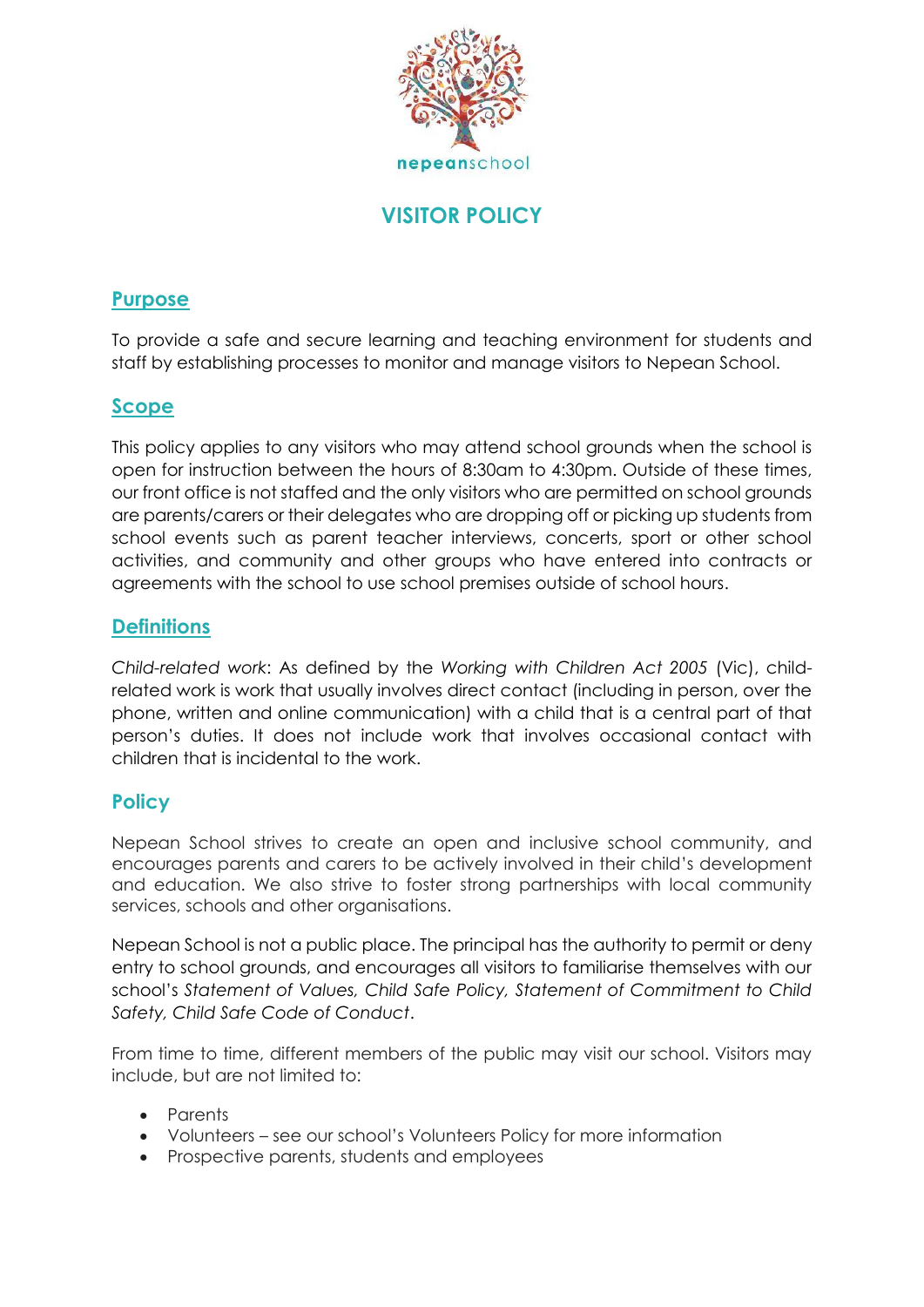- Invited speakers, sessional instructors and others addressing learning and development
- Public officials (eg Members of Parliament, local councillors)
- Persons conducting business eg: uniform suppliers, booksellers, official school photographers, commercial salespeople
- Tradespeople
- Children's services agencies
- Talent scouts
- Department of Health and Human Services workers
- Victoria Police
- Persons authorised to enter school premises (eg Worksafe inspectors, health officers etc)
- Other Department of Education and Training staff (including allied health staff) or contractors
- NDIS therapists or other allied health or health practitioners

## **Sign in procedure**

All visitors to Nepean School are required to report to the school office on arrival (see exceptions below in relation to parents/carers). Visitors must

- Record their name, signature, date and time of visit and purpose of visit on our computer system
- Provide proof of identification to office staff upon request
- Produce their valid Working with Children Check where required by this policy (see below)
- Wear a visitor's [lanyard] at all times
- Follow instruction from school staff and abide by all relevant policies relating to appropriate conduct on school grounds including [insert relevant policies eg: Child Safety Code of Conduct, Sexual Harassment Policy, Workplace Bullying Policy, Respect for School Staff, Statement of Values etc]
- Return to the office upon departure, sign out and return visitor's lanyard

Nepean School will ensure that our school's Child Safety Code of Conduct/Child Safety Statement of Commitment are available and visible to visitors when they sign in.

#### **Requirements for visitors to produce a valid Working with Children Check card**

For Working with Children Check (WWC Check) and other suitability check requirements relating to parents/carers and other volunteers working with students please see our Volunteers Policy.

All visitors who are engaged in **child-related work** (https://www.education.vic.gov.au/Documents/school/principals/spag/community/ WWCCflowchart.pdf) must have a valid WWC Check.

In some circumstances, visitors to Nepean School who are **not** engaged in childrelated work will also be required to produce a valid WWC Check depending on the particular circumstances of their visit. For example, Example School will require a valid WWC Check for: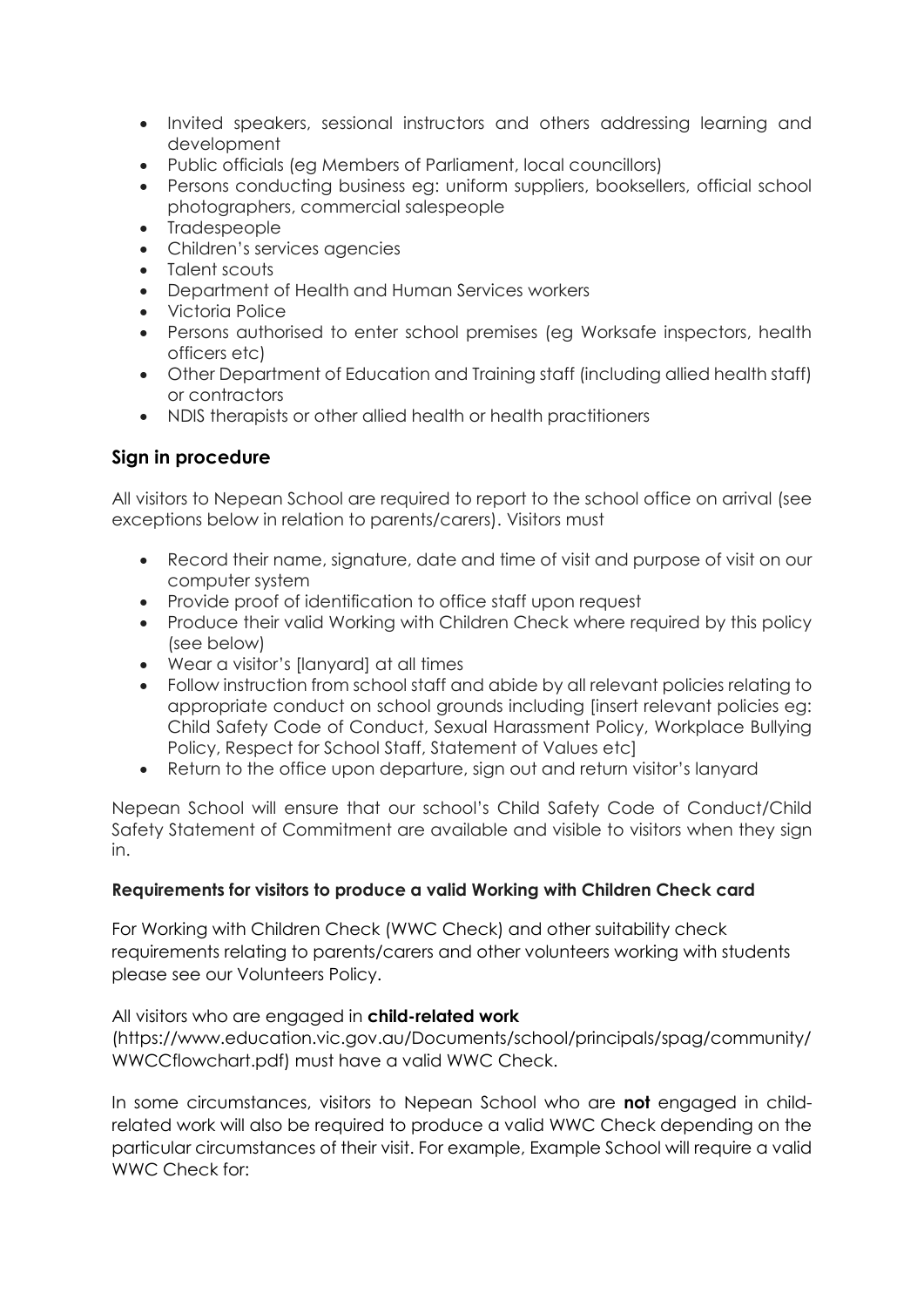- **visitors who will be working regularly with children** during the time they are visiting, even though direct contact with children is not a central part of their normal duties
- **visitors (e.g. contractors)**, who will regularly be performing work at the school and in circumstances where they will be performing their work in an area where they will be unsupervised and around children.

Further background checks, including references, may also be requested at the discretion of the principal.

Visitors who will be working in areas away from students (e.g. a visiting auditor who will be located in the front office with administration staff) or who will be supervised and accompanied by a staff member during their visit (e.g. a Member of Parliament, a journalist, a prospective parent on a school tour) will not be required to have a WWC Check.

Sworn Victoria Police officers or sworn Australian Federal Police officers are exempt from requiring a WWC Check, but may be asked to verify that they are sworn officers by providing proof of identification.

### **Invited speakers and presenters**

On occasion, Nepean School may invite external speakers or providers to deliver incursions, presentations, workshops and special programs for our students. Consistent with Department of Education and Training requirements, Nepean School will:

- ensure that the content of presentations and programs by external providers contributes to the educational development of our students and is consistent with curriculum objectives
- ensure that any proposed visit, programs or content delivered by visitors complies with the requirement that education in Victorian government schools is secular and is consistent with the values of public education, Department policies and the *Education and Training Reform Act 2006* (Vic). In particular, programs delivered by visitors are to be delivered in a manner that supports and promotes the principles and practice of Australian democracy including a commitment to:
	- o elected government
	- o the rule of law
	- o equal rights for all before the law
	- o freedom of religion
	- o speech and association
	- o the values of openness and tolerance
- respect the range of views held by students and their families.

## **Parent visitors**

All parents or carers who visit our school during school hours, other than for the purposes of school pick ups and drop offs or for specific school events (eg parent teacher interviews, concerts, assemblies etc), are required to sign in as a visitor at the school office.